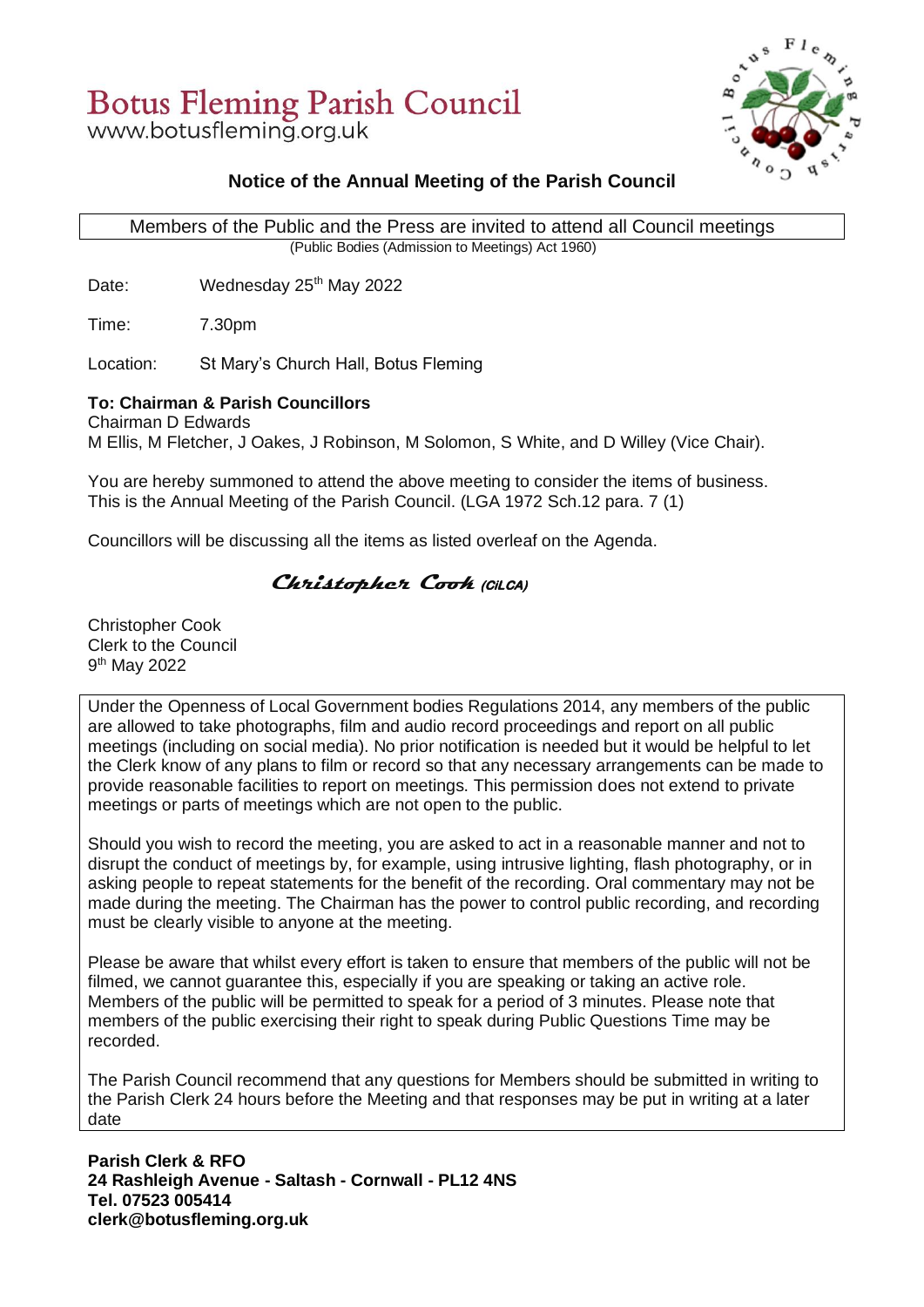#### **7.30pm – Item 959 below**

#### **Questions and comments from members of the public (limited to 15 minutes in total)**

This provides an opportunity for members of the public (who are not usually permitted to speak during the meeting except by special invitation of the Chairman) to participate before the start of the meeting by asking questions, raising concerns or making comments on matters affecting Botus Fleming and Hatt. No decision can be taken during this session\*, but the Chairman may decide to refer matters raised for further consideration.

\* Councils cannot lawfully decide items of business that are not specified in the Summons/Agenda (LGA1972 Sch.12, paras 10(2)(b) and Longfield Parish Council v Wright (1918)

# Agenda | 25 May 2022

#### **958/2022 Chair's Welcome & Announcements**

Health and Safety housekeeping announcement, Recording of Meetings – Please notify the Chair if you are intending to record this meeting.

**959 Public participation**

**960 Election of Chairman** (LGA 1972 Sect.15 (1))

**The Declaration of Acceptance Form to be signed by the Chairman.** 

**961 Election of a Vice Chairman** (LGA 1972 Sect.15 (1))

#### **The Declaration of Acceptance Form to be signed by the Vice Chairman.**

#### **962 To receive Apologies for Absence and approve the reasons given. (LGA 1972 s85(1))**

#### **963 Declarations of interest**

Parish Councillors will be asked to make any declarations of interest in respect of items on this Agenda. Items A to C accord with the requirements of the Parish Council's Code of Conduct and Item D accords with the Localism Act 2011 s33(b-e). This does not preclude any later declarations.

A. Pecuniary/Registerable Declarations of Interests – Members must declare an interest, which has been declared on their Register of Financial Interests Form, relevant to this Agenda.

B. Non-registerable Interests – Members must declare non-pecuniary interests at the start of the meeting or whenever the interests become apparent.

C. Declaration of Gifts – Members must declare any gift or hospitality with a value in excess of £50.

D. Dispensations – Members to consider any written requests for dispensations.

#### **964 To approve and sign as a correct record the draft Minutes of the Public Meeting of the Parish Council held on Wednesday 27 th April 2022**. **(LGA 1972 sch.12.para 41(1))**

#### **965 Matters arising from the Minutes for report purposes only.**

#### **966 A Report from Cornwall Councillor Martin Worth**

- **967 Finance**
- **A Accounts for Payment**.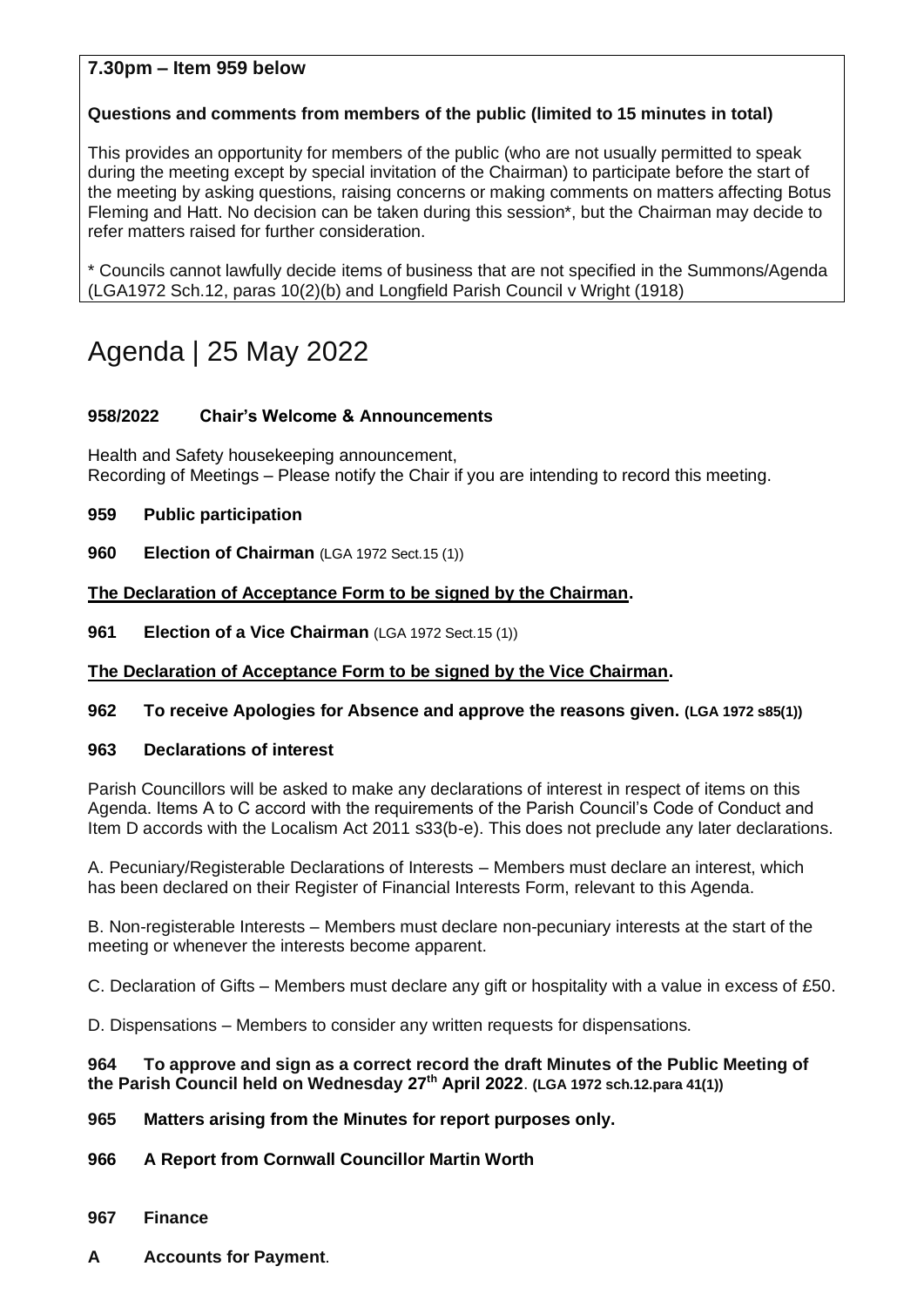Members are asked to note the following items of expenditure for the month of **May 2022.**

| <b>Payments Schedule</b> |                                | 25 May 2022                         |                  | <b>Period 2</b> |  |
|--------------------------|--------------------------------|-------------------------------------|------------------|-----------------|--|
| <b>Date</b>              | Payee                          | <b>Description</b>                  | <b>BACs ref.</b> | £               |  |
| 25/05/2022               | Christopher Cook               | Salary                              | BACS207          | 249.02          |  |
| 25/05/2022               | <b>HMRC</b>                    | PAYE                                | BACS208          | 62.20           |  |
| 25/05/2022               | Zurich Insurance               | Insurance portfolio premium renewal | BACS209          | 736.14          |  |
| 25/05/2022               | <b>BMS Landscaping</b>         | Grass cutting (May)                 | BACS210          | 420.00          |  |
| 25/05/2022               | Linda Coles                    | Internal Auditor fee                | BACS211          | 160.00          |  |
| 25/05/2022               | WesternWeb Limited             | SSL certificate & Licence web space | BACS212          | 96.00           |  |
| 25/05/2022               | Strictly Tables & Chairs       | Big Event asset Folding Tables A/c2 | BACS213          | 737.40          |  |
| 25/05/2022               | Biffa                          | Annual dog bin cleansing charge     | BACS214          | 873.60          |  |
| 25/05/2022               | Mrs M Matthews                 | Printing costs SUSTRANS report A/c2 | BACS215          | 13.63           |  |
|                          |                                | $A/c 1 = £2,596.96$                 |                  |                 |  |
|                          |                                | $A/c$ 2 = £ 751.03                  |                  |                 |  |
|                          | All BACs payment amounts today |                                     |                  | 3,347.99<br>£   |  |

**Motion** – Councillors to consider and approve the renewal insurance premium in accordance with Item 975 (iii).

#### **B Direct bank Payments & Receipts for information**

All bank receipts for this period **£0.00** Total receipts **2022/2023 are £13,085.52**

**Date 25th May 2022** 

| <b>Botus Fleming PC Current Year 2022/2023</b> | Period 2                                              |                 |  |  |  |  |
|------------------------------------------------|-------------------------------------------------------|-----------------|--|--|--|--|
| Receipts & Payments statement as at 25/05/2022 |                                                       |                 |  |  |  |  |
|                                                | for Cashbook - Current A/c 1 & Business Reserve A/c 2 |                 |  |  |  |  |
| <b>Statement Date</b>                          | Amount                                                | <b>Balances</b> |  |  |  |  |

**Bank Statement Account Name(s)** 

| <b>Current Account - Lloyds A/c 1/</b>         | 25/05/2022 |  | 13,085.52 |
|------------------------------------------------|------------|--|-----------|
| <b>Business Reserve Account - Lloyds A/c 2</b> | 25/05/2022 |  | 1.435.71  |
| Lloyds A/c 2 = Earmarked Funds *               |            |  |           |
| <b>Total Receipts</b>                          |            |  | 14.521.23 |

| Available General Funds from 31st March | 12,438.86 |
|-----------------------------------------|-----------|
| Less - Payments made A/c1 - Apr         | 1,484.30  |
| Add - Receipts during April             | 13,085.52 |
| Less - Payments made A/c1 - May         | 2,596.96  |
| Less - Transfer A/c1 to A/c2            | 1,435.71  |
| Less - Payments made A/c1 - June        | 0.00      |
| Less - Payments made A/c1 - June - Loan | 0.00      |
| Less - Payments made A/c1 - July        | 0.00      |
| Less - Payments made A/c1 - August      | 0.00      |
| Less - Payments made A/c1 - Sept        | 0.00      |
| Add - Receipts during September         | 0.00      |
| Less - Payments made A/c1 - Oct         | 0.00      |
| Less - Payments made A/c1 - Nov         | 0.00      |
| Less - Payments made A/c1 - Dec         | 0.00      |
| Less - Payments made A/c1 - Dec - Loan  | 0.00      |
| Less - Payments made A/c1 - Jan         | 0.00      |
| Less - Payments made A/c1 - Feb         | 0.00      |
| Less - Payments made A/c1 - Mar         | 0.00      |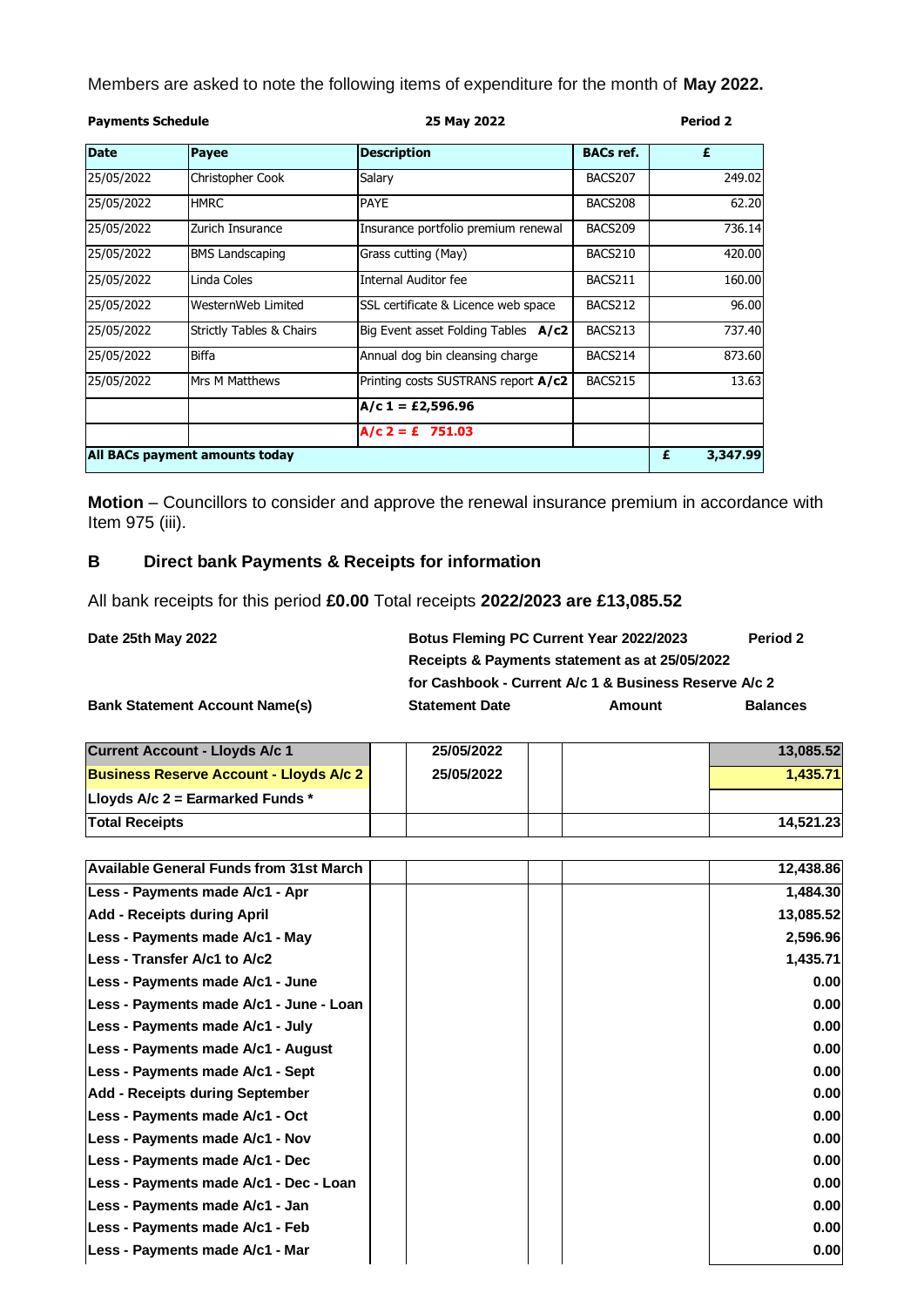| General Funds as per Bank Statement         |                         |                             | 20,007.41    |
|---------------------------------------------|-------------------------|-----------------------------|--------------|
|                                             |                         |                             |              |
| <b>Movement on A/c1 May</b>                 | <b>Receipts</b>         | <b>Payments</b>             | Movement +/- |
| <b>Receipts against Payments</b>            | 13,085.52               | 5,516.97                    | 7,568.55     |
| Precept payment due 7/4/22 £10,000.00       |                         |                             |              |
| Precept payment due 7/9/22 £10,000.00       |                         |                             |              |
| 07/04/2022 Receipt A/c1                     | <b>Cornwall Council</b> | <b>Precept April 2022</b>   | 10,000.00    |
| 07/04/2022 Receipt A/c1                     | <b>Cornwall Council</b> | <b>CTS Grant April 2022</b> | 33.56        |
| 09/04/2022 Receipt A/c1                     | <b>HMRC</b>             | Vat recovery claim          | 3,051.96     |
| 14/09/2022 Receipt A/c1                     | <b>Cornwall Council</b> | Precept Sept 2022           | 0.00         |
| 14/09/2022 Receipt A/c1                     | <b>Cornwall Council</b> | <b>CTS Grant Sept 2022</b>  | 0.00         |
|                                             |                         |                             | 13,085.52    |
|                                             |                         |                             |              |
| 25/05/2022 Earmarked Funds receipts *       |                         |                             |              |
| <b>Big Event / Christmas Fayre</b>          | <b>Account 2</b>        | <b>Receipts</b>             | 0.00         |
| <b>Big Event / Assets</b>                   | <b>Account 2</b>        | <b>Receipts</b>             | 0.00         |
| Playground equipment fund                   | <b>Account 2</b>        | <b>Receipts</b>             | 0.00         |
| <b>Sports &amp; Recreation Field</b>        | <b>Account 2</b>        | <b>Receipts</b>             | 0.00         |
| <b>BOTHER Climate emergency</b>             | <b>Account 2</b>        | <b>Receipts</b>             | 1,435.71     |
| <b>Neighbourhood Development Plan (NDP)</b> | <b>Account 2</b>        | <b>Receipts</b>             | 0.00         |
|                                             |                         |                             | 1,435.71     |
|                                             |                         |                             |              |
| 25/05/2022 Earmarked Funds payments         |                         |                             |              |
| <b>Big Event / Christmas Fayre</b>          | <b>Account 2</b>        | <b>Payments</b>             | 228.30       |
| <b>Big Event / Assets</b>                   | <b>Account 2</b>        | <b>Payments</b>             | 737.40       |
| <b>Playground equipment fund</b>            | <b>Account 2</b>        | <b>Payments</b>             | 0.00         |

|                                          | AVVVUIIL E | 11 ayıncın. | <u>v.vv</u>       |
|------------------------------------------|------------|-------------|-------------------|
| <b>Sports &amp; Recreation Field</b>     | Account 2  | Payments    | 0.00 <sub>l</sub> |
| <b>BOTHER Climate emergency response</b> | Account 2  | Payments    | 1.476.17          |
| Neighbourhood Development Plan (NDP)     | Account 2  | Payments    | 0.00              |
| <b>RFO 25th May 2022</b>                 |            |             | 2,441.87          |

### **C Bank reconciliation and Earmarked Funds (EMF) balances as at the 25th May 2022**

**Bank Reconciliation statement as at 25/05/2022 for Cashbook - Current A/c 1 & Business Reserve A/c 2**

| <b>Bank Statement Account Name(s)</b>   | <b>Statement Date</b> | Amount | <b>Balances</b> |
|-----------------------------------------|-----------------------|--------|-----------------|
| Current Account - Lloyds A/c 1          | 25/05/2022            |        | 20,007.41       |
| Business Reserve Account - Lloyds A/c 2 | 25/05/2022            |        | 36.015.93       |
| $A/c$ 2 = Earmarked Funds *             |                       |        |                 |
| <b>Total balance</b>                    |                       |        | 56,023.34       |

| Unpresented Cheques (Minus)                 | 0.00                               | 0.00      |
|---------------------------------------------|------------------------------------|-----------|
|                                             |                                    | 56,023.34 |
|                                             |                                    |           |
| <b>Receipts not banked / Cleared (Plus)</b> | 0.00                               | 0.00      |
|                                             |                                    | 56,023.34 |
|                                             | <b>Balance per Cash Book is :-</b> | 56,023.34 |
|                                             | Difference is :-                   | 0.00      |
| <b>General Funds as per Bank Statement</b>  | <b>Available General Funds</b>     | 20,007.41 |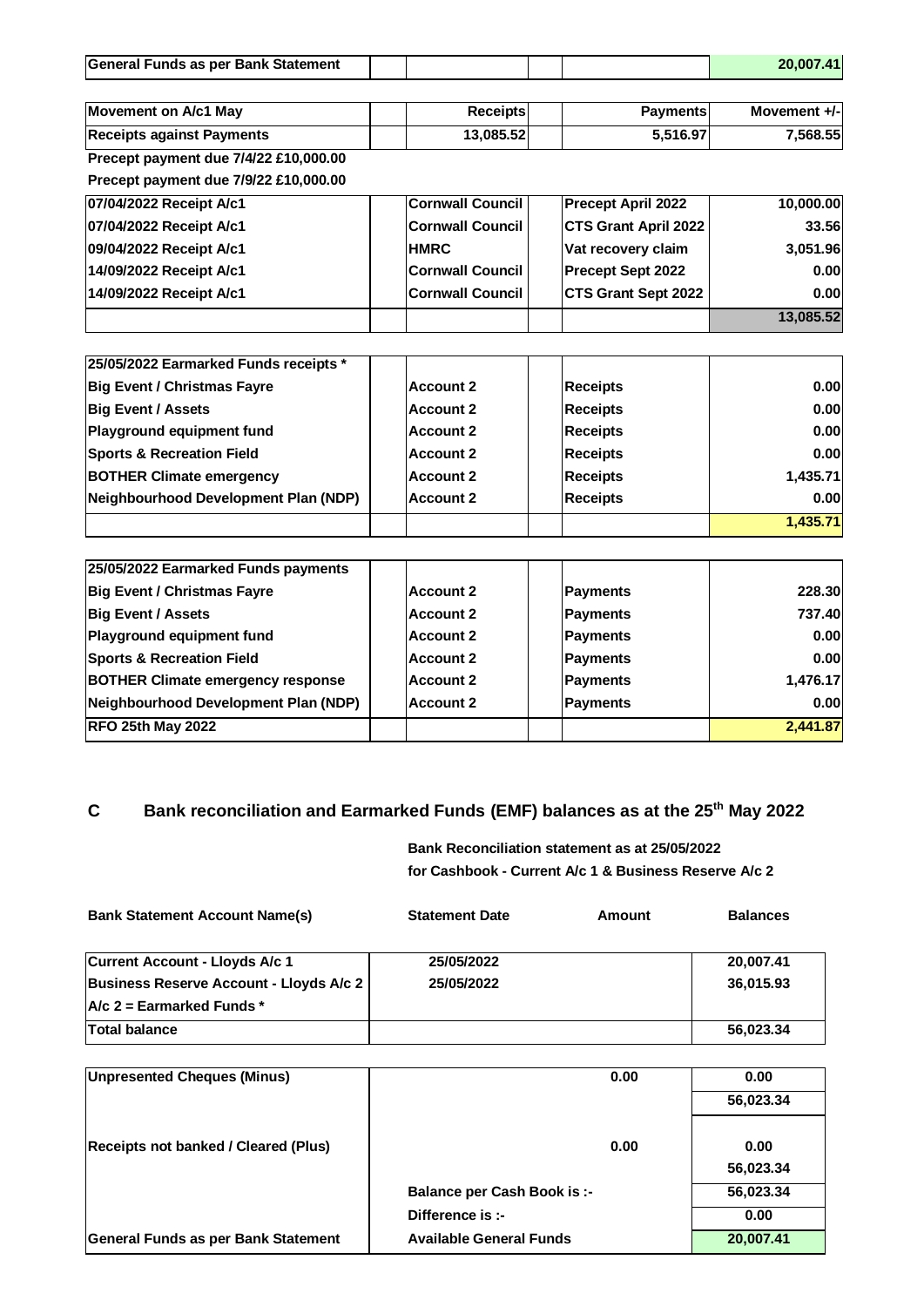| 25/05/2022 Earmarked Funds *             |           |
|------------------------------------------|-----------|
| <b>Big Event / Christmas Fayre</b>       | 3,182.71  |
| <b>Big Event / Assets</b>                | 173.60    |
| Playground equipment fund                | 25,674.06 |
| <b>Sports &amp; Recreation Field</b>     | 2,458.67  |
| <b>BOTHER climate emergency response</b> | 108.23    |
| Local Elections Fund 2025                | 3,000.00  |
| Neighbourhood Development Plan (NDP)     | 1,418.66  |
| <b>RFO 25th May 2022</b>                 | 36,015.93 |

## **D Monthly budget monitoring balances at the 25th May 2022**

| <b>Summary Expenditure Account</b> | Year ended 31st March 2023 | <b>Monthly Budget</b> |
|------------------------------------|----------------------------|-----------------------|
|                                    | monitoring                 |                       |

#### **YEAR END 2022-2023**

#### **Period 2 - May**

| Lloyds Current Account A/c 1 -<br>38772468      | <b>Budget</b><br>2021 2022<br>$\star$ | <b>Expenditure</b><br>2021 2022 | <b>Budget</b><br>2022 2023 | <b>Expenditure</b><br>as at<br>25/05/22 | <b>Budget</b><br>available |
|-------------------------------------------------|---------------------------------------|---------------------------------|----------------------------|-----------------------------------------|----------------------------|
| <b>Expenditure</b>                              |                                       |                                 |                            |                                         |                            |
| <b>Clerk's Salary &amp; Locum expenses</b>      | 3,750                                 | 3,298                           | 3,735                      | 612                                     | 3,123                      |
| <b>HMRC</b>                                     | 686                                   | 810                             | 700                        | 154                                     | 546                        |
|                                                 |                                       | 4,108                           |                            | 766                                     |                            |
| <b>General &amp; Administration</b>             |                                       |                                 |                            |                                         |                            |
| Postage & Admin Office<br>allowance             | 350                                   | 328                             | 350                        | $\bf{0}$                                | 350                        |
| <b>Legal &amp; Website fees</b>                 | 500                                   | 585                             | 500                        | 307                                     | 193                        |
| <b>Legal - Recreation Field</b>                 | 50                                    | 90                              | 100                        | 0                                       | 100                        |
| <b>Elections &amp; Adverts (see EMF</b><br>A/c2 | 3,000                                 | 255                             | Λ                          | 0                                       | 0                          |
| <b>Training Expenses Subscriptions</b>          | 800                                   | 637                             | 800                        | 344                                     | 456                        |
|                                                 |                                       | 1,895                           |                            | 651                                     |                            |
| <b>Contracts</b>                                |                                       |                                 |                            |                                         |                            |
| <b>Grass cutting</b>                            | 4,250                                 | 3,414                           | 4,250                      | 875                                     | 3,375                      |
| Dog bin cleansing                               | 700                                   | 480                             | 500                        | 728                                     | $-228$                     |
| Insurance                                       | 1,000                                 | 710                             | 1,150                      | 685                                     | 465                        |
| <b>Loan Repayments</b>                          | 5,464                                 | 5,464                           | 5,465                      | 0                                       | 5,465                      |
| <b>Maintenance &amp; Equipment</b>              | 500                                   | 495                             | 2,500                      | O                                       | 2,500                      |
|                                                 |                                       | 10,563                          |                            | 2,288                                   |                            |
| <b>Other Payments</b>                           |                                       |                                 |                            |                                         |                            |
| <b>Grants &amp; Donations</b>                   | 300                                   | $\bf{0}$                        | 300                        | $\bf{0}$                                | 300                        |
| <b>Newsletter printing</b>                      | 400                                   | 523                             | 400                        | 0                                       | 400                        |
| Projects & CAT                                  | 1,000                                 | 1,200                           | 2,500                      | $\bf{0}$                                | 2,500                      |
| <b>Big Event *</b>                              | 1,000                                 | 0                               | 1,000                      | $\bf{0}$                                | 1,000                      |
| Neighbourhood Dev. Plan *                       | 250                                   | $\bf{0}$                        | 250                        | $\mathbf 0$                             | 250                        |
| <b>BOTHER</b>                                   | 500                                   | 0                               | 500                        | 0                                       | 500                        |
| Vat recoverable amount^                         |                                       |                                 |                            |                                         |                            |
| ^see Receipts £3,051.96                         |                                       | 1,723                           |                            | $\bf{0}$                                |                            |
| $^*$ includes Projects, Bother & (CAT)          |                                       |                                 |                            |                                         |                            |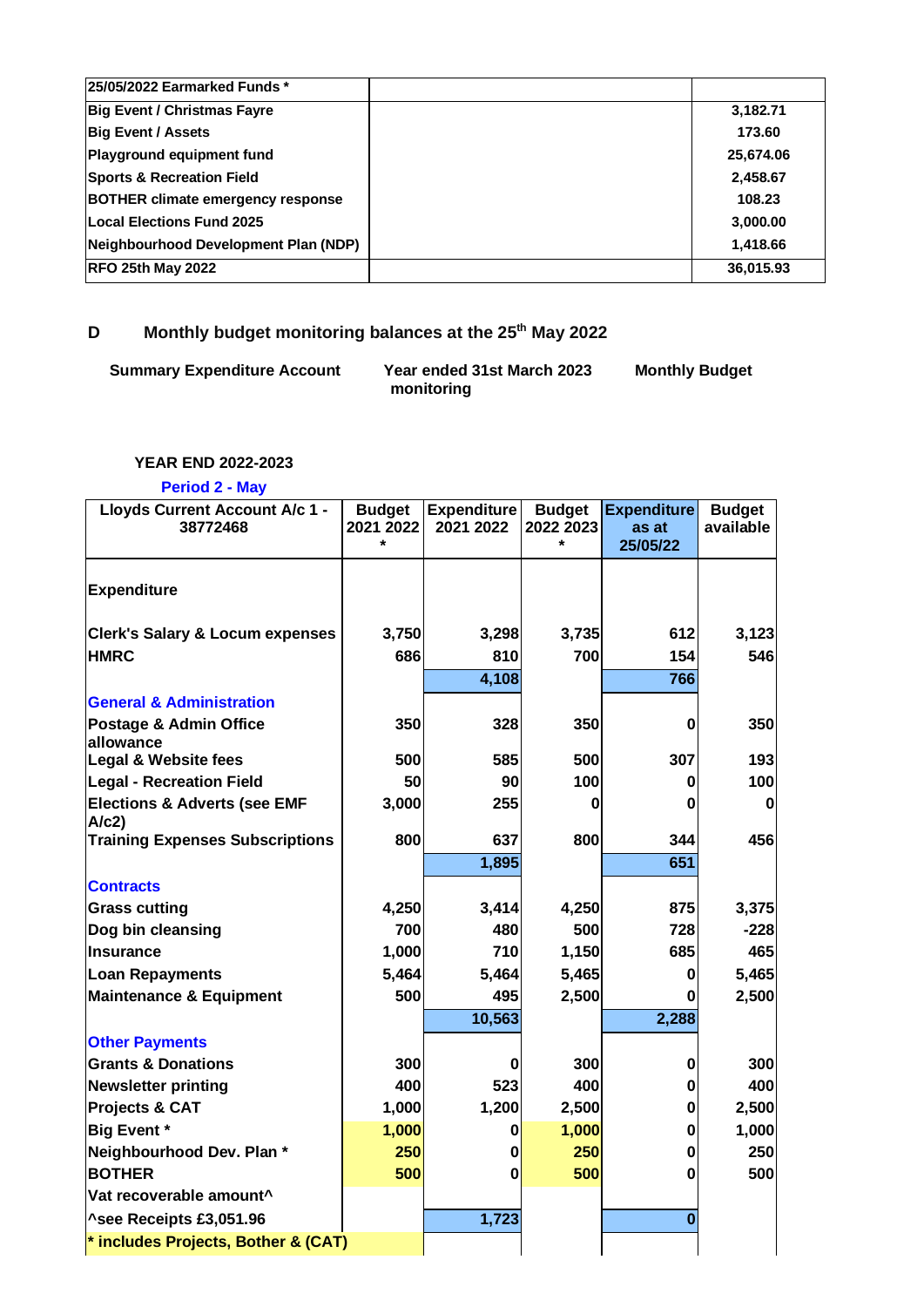| <b>Total Budget £4,250</b>   |        |        |        |       |        |
|------------------------------|--------|--------|--------|-------|--------|
| <b>Total Payments</b>        | 24,500 | 18,289 | 25,000 | 3.705 | 21,295 |
| Vat amount to date 2022 2023 |        |        |        | 498   |        |

**RFO 25th May 2022**

#### **E Public Works Loan Board – Loan Statement 25th May 2022**

| Date 25th May 2022 | Botus Fleming PC Current Year 2022/2023 | Period 2 |
|--------------------|-----------------------------------------|----------|
|                    |                                         |          |

**Loan Payments statement for Cashbook - Current A/c 1** 

| <b>Bank Statement Account Name(s)</b> | <b>Statement Date</b> | Loan advance | <b>Payments</b>                 | <b>Balance to pay</b> |
|---------------------------------------|-----------------------|--------------|---------------------------------|-----------------------|
|                                       | 25/05/2022            |              | <b>Principal &amp; Interest</b> |                       |
|                                       |                       |              |                                 |                       |
| <b>Current Account - Lloyds A/c 1</b> | 24/06/2020            |              |                                 |                       |
| PWLB Loan advance 24/06/2020*         |                       | 70,000.00    |                                 |                       |
| Direct Debit payment - 24/12/2020     |                       |              | 2,732.22                        | 67,267.78             |
| Interest 2019/2020                    |                       |              | 735.00                          | 68,002.78             |
| Direct Debit payment - 24/06/2021     |                       |              | 2,732.22                        | 65,270.56             |
| Interest 2020/2021                    |                       |              | 714.03                          | 65,984.59             |
| Direct Debit payment - 24/12/2021     |                       |              | 2,732.22                        | 63,252.37             |
| Interest 2020/2021                    |                       |              | 692.84                          | 63,945.21             |
|                                       |                       |              |                                 |                       |
|                                       |                       |              |                                 |                       |
| <b>Total Loan amount outstanding</b>  |                       |              |                                 | 63,945.21             |

**\* PWLB less loan admin fee £25**

#### **968 Planning**

#### **New Planning Applications – Three received** Application link **<http://planning.cornwall.gov.uk/online-applications>**

| PA22/03810<br><b>Trengilly Road from Orchard Villas to Churchtown Botus Fleming</b><br>Proposed first floor extension above garage<br><b>Mr Stuart Walsh</b><br>240202 / 61357 |
|--------------------------------------------------------------------------------------------------------------------------------------------------------------------------------|
| PA22 / 03651                                                                                                                                                                   |
| <b>Trederow Farm Road from Orchard Villas to Churchtown Botus</b><br><b>Fleming</b>                                                                                            |
| Conversion of milking parlour to single residential dwelling                                                                                                                   |
| <b>Mr Philip Hygate</b>                                                                                                                                                        |
| 240287 / 61645                                                                                                                                                                 |
| PA21/12138                                                                                                                                                                     |
| <b>Pineapple Farm Moditonham Botus Fleming</b>                                                                                                                                 |
| 17Kw ground mounted pv solar array for domestic use                                                                                                                            |
| <b>Mr Michael Tapley</b>                                                                                                                                                       |
| 241853 / 61277                                                                                                                                                                 |
|                                                                                                                                                                                |

**Planning Application Decisions – One received**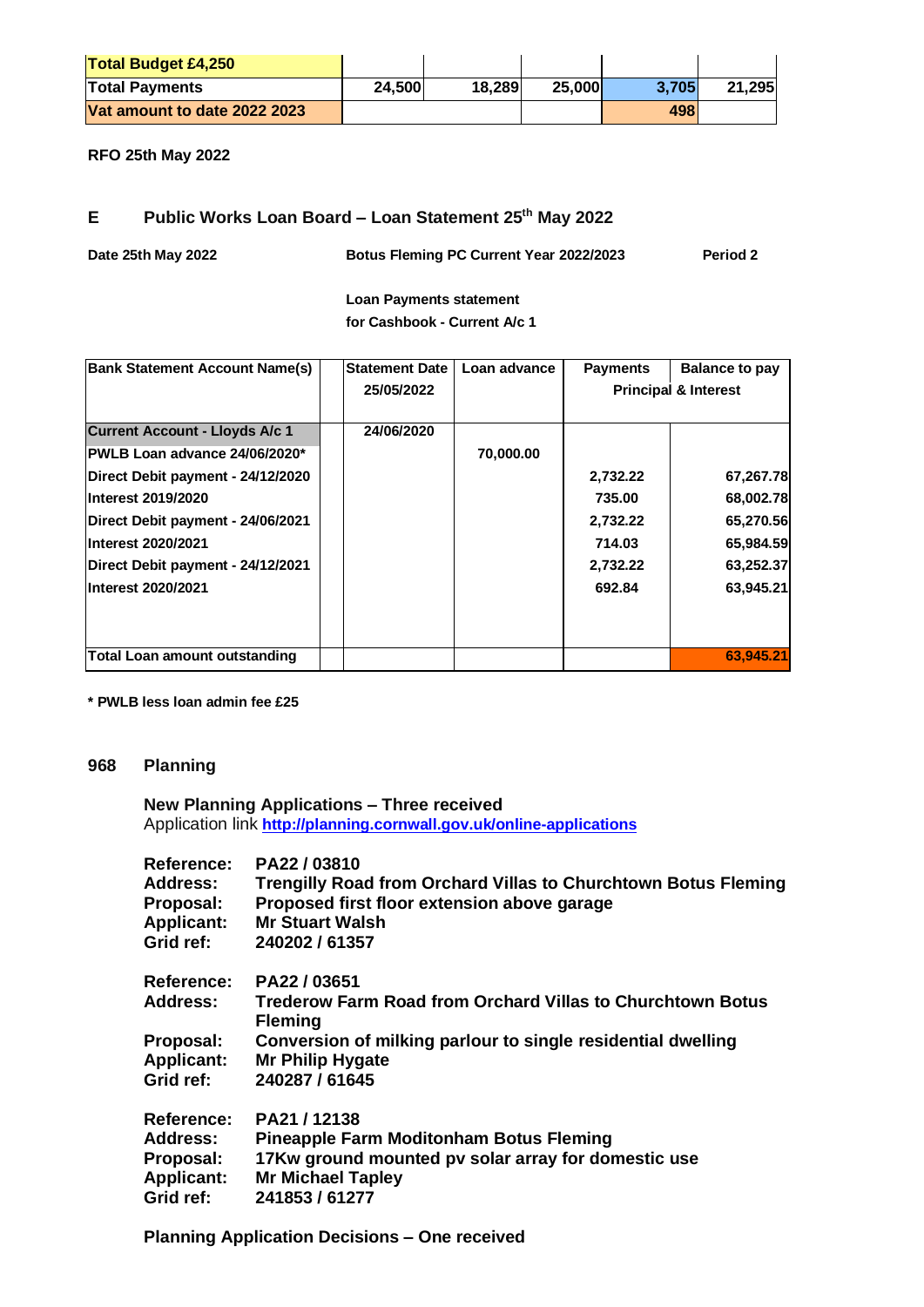**Reference: PA22 / 02078 Address: The Cider Barn (Barn 4) Ramiscombe Hatt Cornwall Proposal: Single storey rear extension Applicant: Mr Stuart Fort Grid ref: 240436 / 62494**

**Approved with Conditions 1st May 2022**

**Planning Application – For Information**

**Planning Application received after the Agenda issue – To be advised**

#### **969 Resolutions**

**1. To receive a Financial Statement for the year ending 31st March 2022**

- **(a) To receive the Internal Auditor's Report and note its contents**
- **(b) To approve the Annual Governance Statement (Section 1)**
- **(c) To approve the Accounting Statement (Section 2)**
- **(d) To set the commencement date for the exercise of Public Rights (document (b), (c) to be signed 25th May 2022)**

**2. The General Power of Competence – The report from the Parish Clerk 24th February 2021 refers-**

- **(i) That the Council confirms that it meets the two required criteria for eligibility at the time of this Meeting to exercise the General Power of Competence (GPC).**
- **(ii) That the Council resolves to adopt to use the General Power of Competence.**

**The above conditions of an Electoral mandate and CiLCA qualified Clerk for (GPC) remain in force at 25th May 2022. (Prescribed conditions order 2012 (SI 2012 965) Paragraph 2 for Resolution to be passed.**

#### **970 Governance**

- **1. Review of Policies & Procedures due May 2022 (Governance list as previously circulated & Community Engagement Strategy)**
- **2. Model Publications Scheme review 2022**
- **3. Review of the Parish Council's Banking arrangements.**
- **4. Review of the Parish Council's Asset Register.**
- **5. Review of the Parish Council's Insurance Policy.**
- **6 To re-appoint the Parish Clerk as the Council's Responsible Financial Officer.**
- **7. To confirm the re-appointment of Mrs Linda Coles as the Parish Council's Internal Auditor.**
- **8. Councillor's responsibilities schedule 2022/2023.**
- **971 Neighbourhood Development Plan – Cllr Marc Solomon [www.botusflemingandhattndp.com](http://www.botusflemingandhattndp.com/)**
- **972 Parish Plan - Cllr Marc Solomon**
- **973 Recreation Field - Cllr Dave Edwards**
- **974 Councillors reports**
	- **(i) Asset Audit**  Cllr Sally White
	- **(ii) Climate & Ecological Emergency - Cllr Malcolm Fletcher**
	-
	- **(iii) BOTHER - Cllr Mervyn Ellis**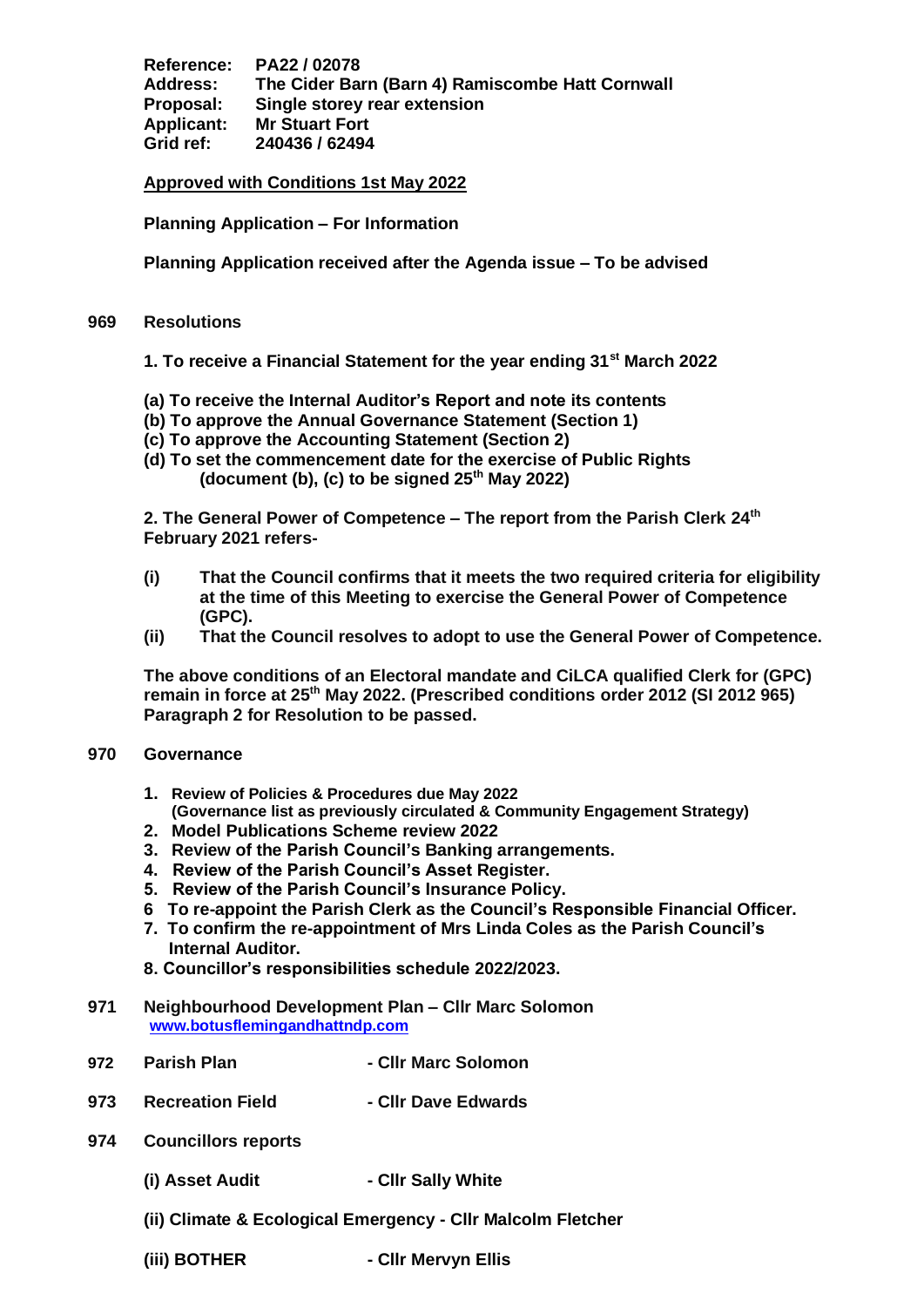- **(iv) Playground Equipment Fund - Cllr Dave Edwards (Chairman)**
- **(v) Big Event - Cllr Dave Edwards (Chairman)**
- **(vi) Saltash Area Road Safety - Cllr John Robinson**

#### **975 Clerk's items**

- **(i) Draft Minutes of the Annual Parish Meeting 27th April 2022 are posted on the Council's website 4th May 2022. Minutes can be viewed at [www.botusfleming.org.uk](http://www.botusfleming.org.uk/)**
- **(ii) (a) St.Mary's Hall hire charges for Public Meetings. (b) Review of Grants & Donations Policy**

**(iii)Zurich Insurance – extension to the Long-Term Agreement. (Report as previously circulated [www.botusfleming.org.uk\)](http://www.botusfleming.org.uk/)** 

#### **Report to the Annual Meeting of the Parish Council 25th May 2022 Renewal of Combined Insurance Policy YLL-122006-7953**

#### **Background**

The Parish Council last renewed the Insurance Property & Liability cover\* in June 2017 under a Long- Term Agreement (LTA) expiring June 2022 (3 years with a 2-year extension). Insurance cover also includes Engineering inspection.

#### Current position at May 2022

The Parish Council may choose, under negotiation with Zurich, to renew Insurances\* for a further 5-year period. This again would be within the terms of an (LTA) attracting a premium discount and continuity of cover and value for money premium expenditure. Cover is subject to an annual uplift on inflation against Property (All Risks) sums insured. The Insurance budget for 2022/2023 must be considered, and the suggested premium of £736.14 (inclusive) falls within the Budget set for 2022/2023.

#### Insurance Market 2022

Insurance rates are current at their softest (except for Motor risks of which Botus Fleming do not have any fleet vehicles).

Zurich Insurance are experts in Underwriting Local Council business and offer competitive rates and Long-Term Policy discounts. The only other player in the market is Came & Company who may write business for smaller Councils.

Zurich also deliver an excellent claims service and flexible with Underwriting requests from the Insured in connection with adding new risks.

#### Recommendation

An extension period to the Long-Term Agreement would avoid any Tender process until 2027. There is an urgency to ensure that Public Liability Indemnity cover is in place for the Parish Council's 'Big Event' due to take place on the  $2<sup>nd</sup>$  June 2022.

Following negotiations between the Parish Clerk and Zurich Underwriting, a 5-year renewal period quotation has been sought, with the recommended insurance renewal premium for June 2022 actually lower than that of June 2017. The rate would be guaranteed for 5 years and enable the Council to budget accordingly and within the limits of the current Precept requirement.

The Recommendation to Council is to seek Approval to settle the annual insurance premium for £736.14 (inclusive of ipt) as demonstrated in the attached schedule.

• Insurance schedule 2022

| Renewal Year  | Premium | דסו   | Vat  |
|---------------|---------|-------|------|
| 1st June 2017 | 739.42  | 44.50 | 54.0 |